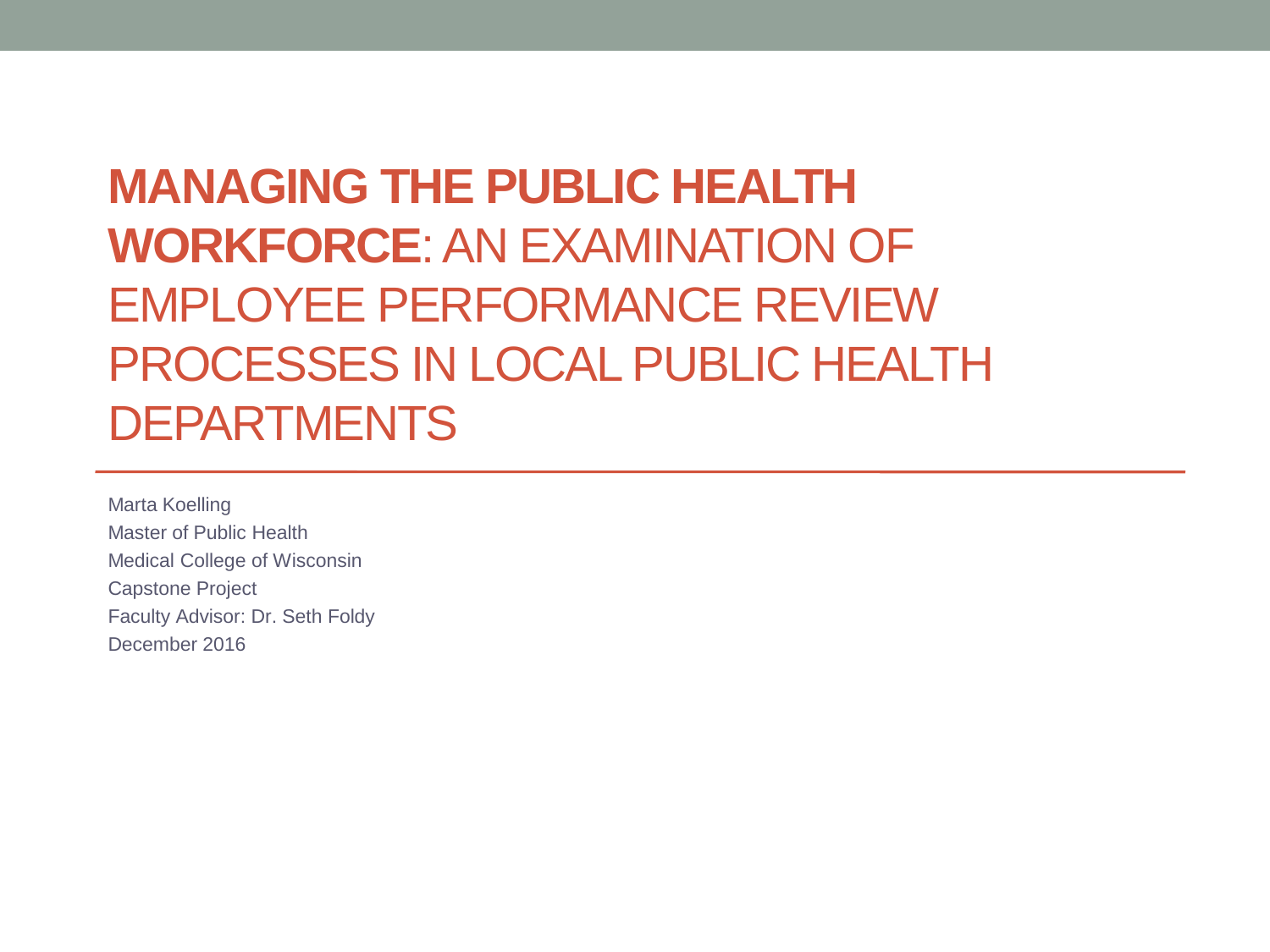# Employee Performance Reviews

- Benefits
	- Engage employees in their career development
	- Clarify expectations
	- Establish and monitor achievement of goals
	- Establish the importance of two-way communication (Armstrong, 2010)
	- Assist organization in determining salaries, promotions, terminations, gaps in organizational skill and knowledge (Shi & Johnson, 2014)

• Supported by Public Health Accreditation Board (PHAB) in accreditation of governing health departments (Brownson, et. al., 2014)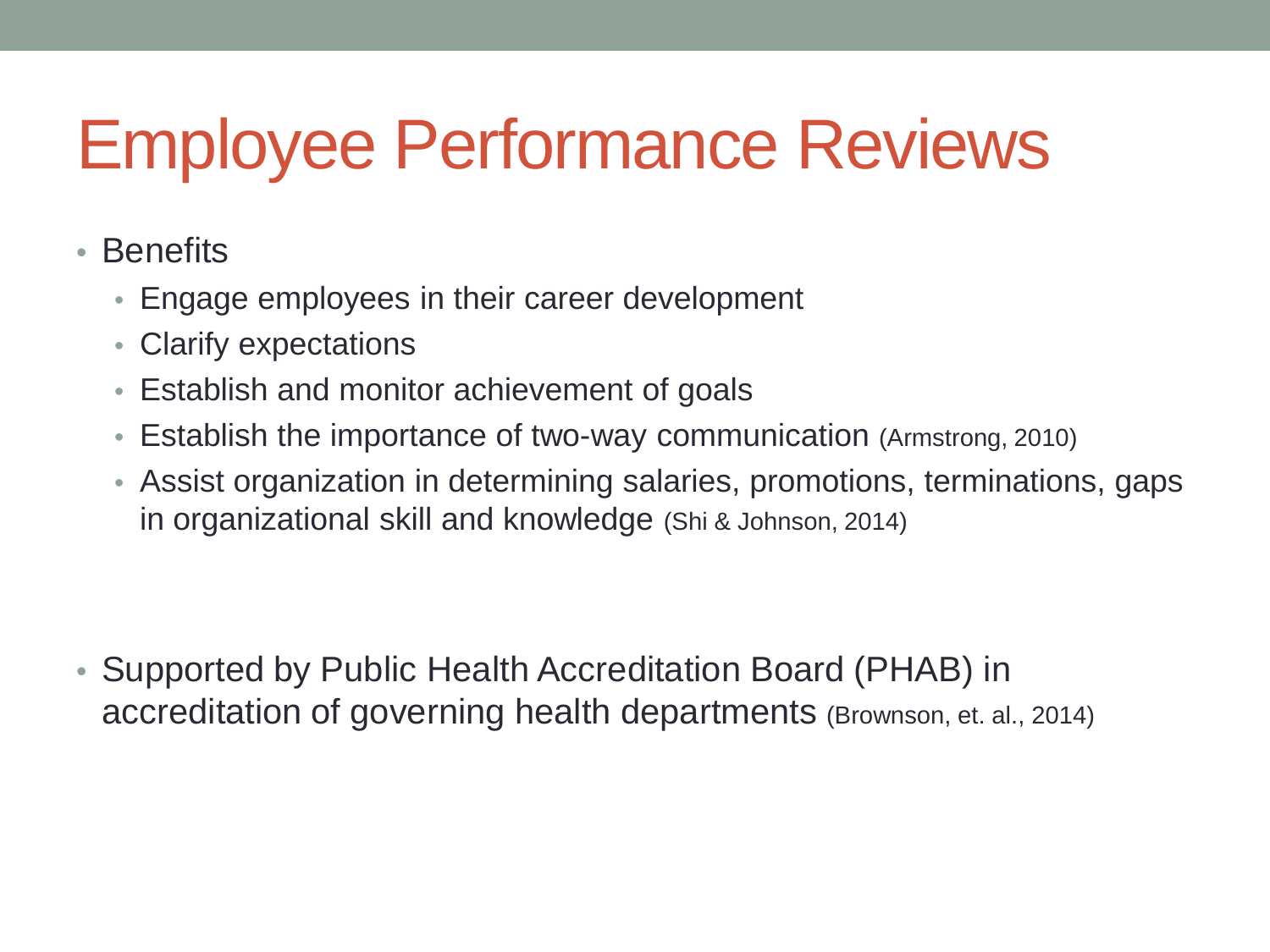## Purpose

- Identify best practices for employee performance evaluations through a literature review
- Determine prevalent employee performance evaluation practices in PHAB accredited local health departments, through the use of a survey
- Based on the identified list of best practices and prevalent practices, provide recommendations on employee performance evaluations and the supporting processes for local health departments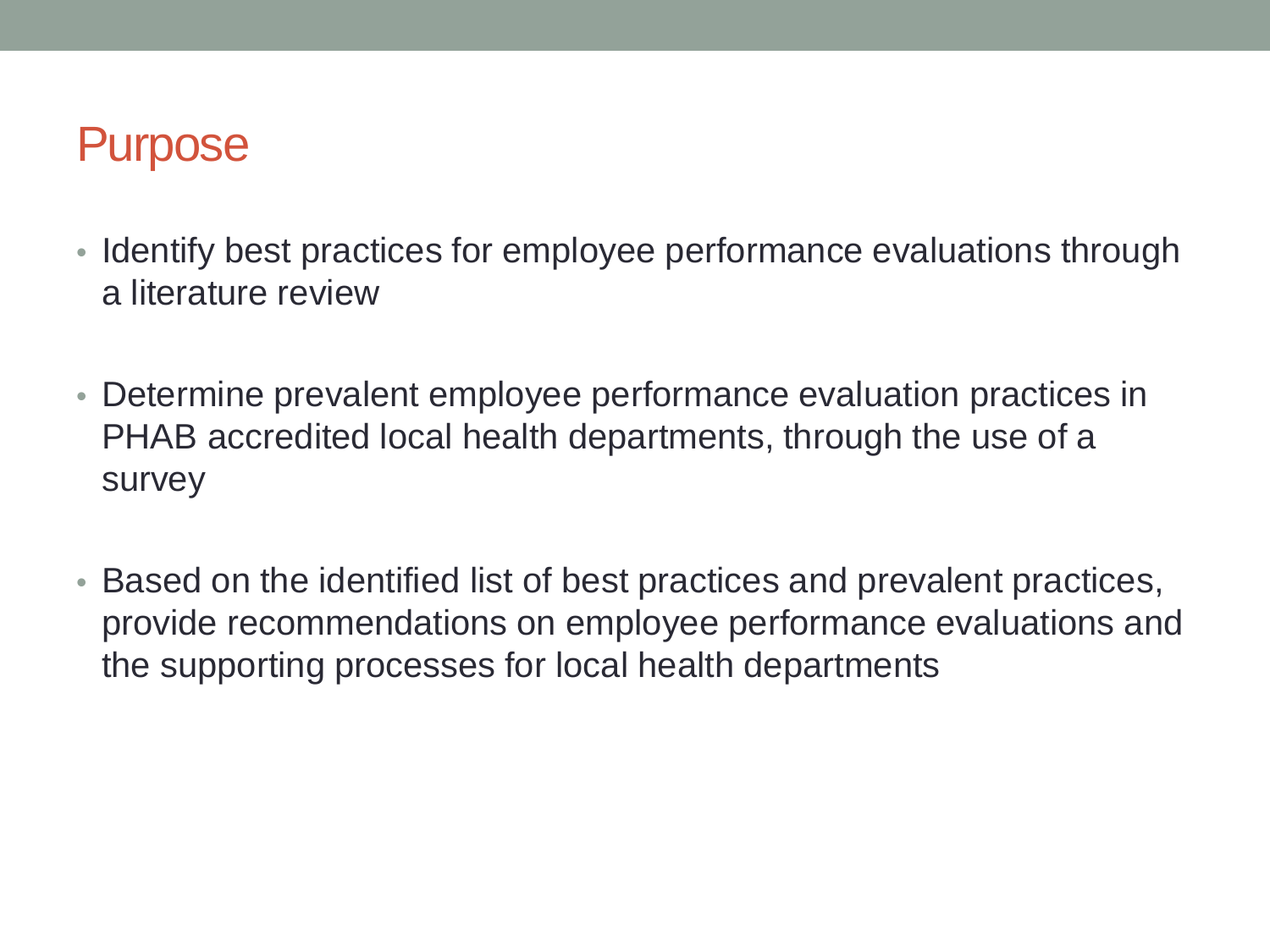- Determined current practices and recommendations for employee performance evaluations in public health
- Utilized PubMed, Ovid, Public Health Foundation (PHF), National Association of County and City Health Officials (NACCHO), Association of State and Territorial Health Officials (ASTHO), American Public Health Association (APHA), Public Health Services and Systems Research Practice-Based Research Networks
- Previous research on employee performance evaluations in public health limited
- Literature identified focusing on the evidence base supporting the use of employee performance evaluations, the assurance of an accurate tool, competencies and skills to be assessed, the use of motivational tools and incentives, and evaluating supervisors or using a 360-degree review process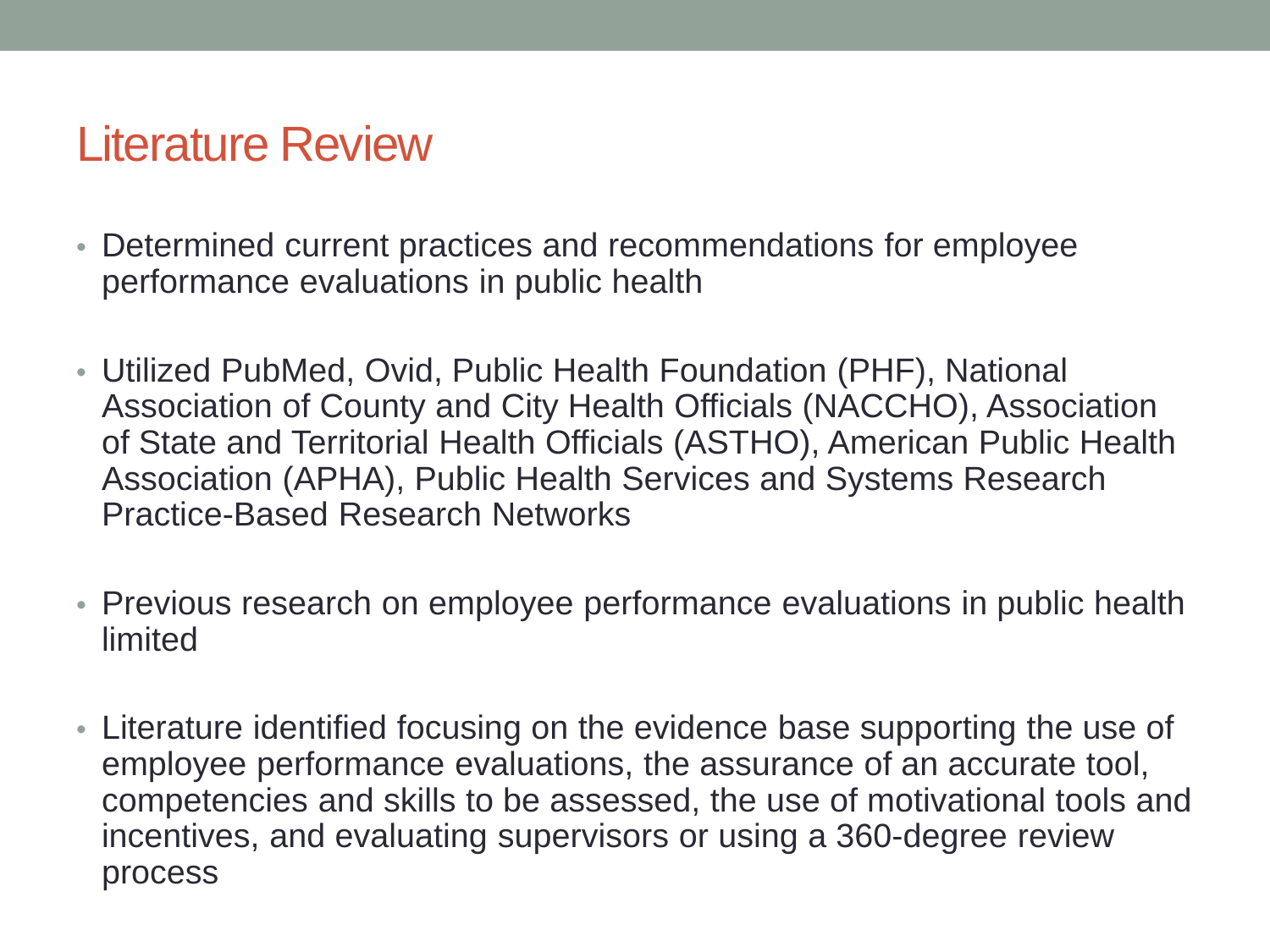Evidence-Based Practice: Employee Performance Evaluations

- Employee performance evaluations are considered evidence-based practice in public health (Brownson, et. al., 2014)
- Limited information is available regarding implementation practices in local public health (Brownson, et. al., 2014)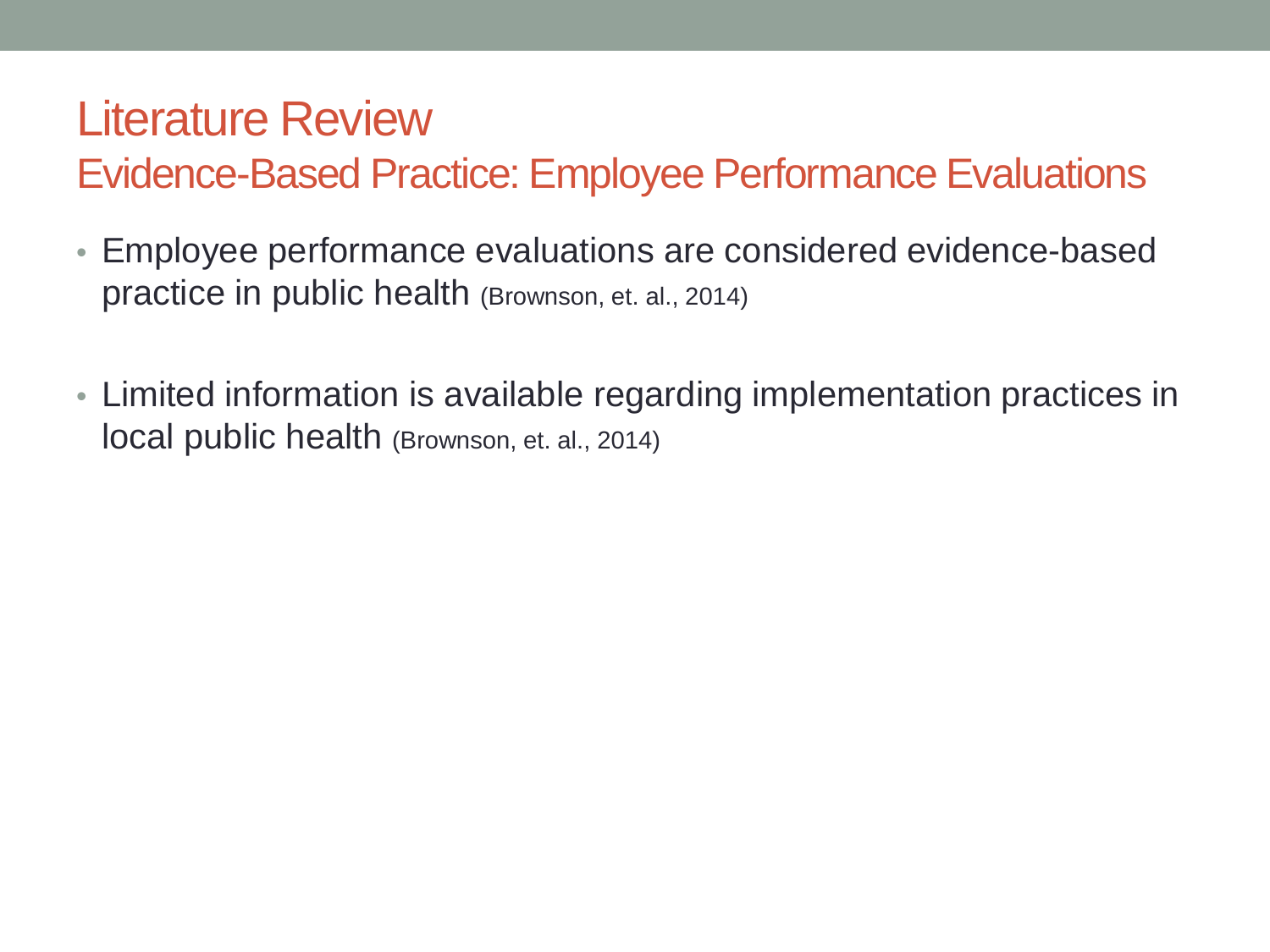#### Evaluation Tool and Analytic Methods

- Safeguards commonly used to ensure validity of tool
	- Defined rating criteria
	- Verification of rating by more than one individual
	- Statistical normalization of ratings across departments and raters
	- Regular trainings on the tool used (Armstrong, 2010)
- However, safeguards not proven to be adequate to ensure validity
	- Example: The distribution of performance evaluation data is often nonnormal, thus data characteristics should be analyzed, and non-parametric statistics may be needed (Park, 2014)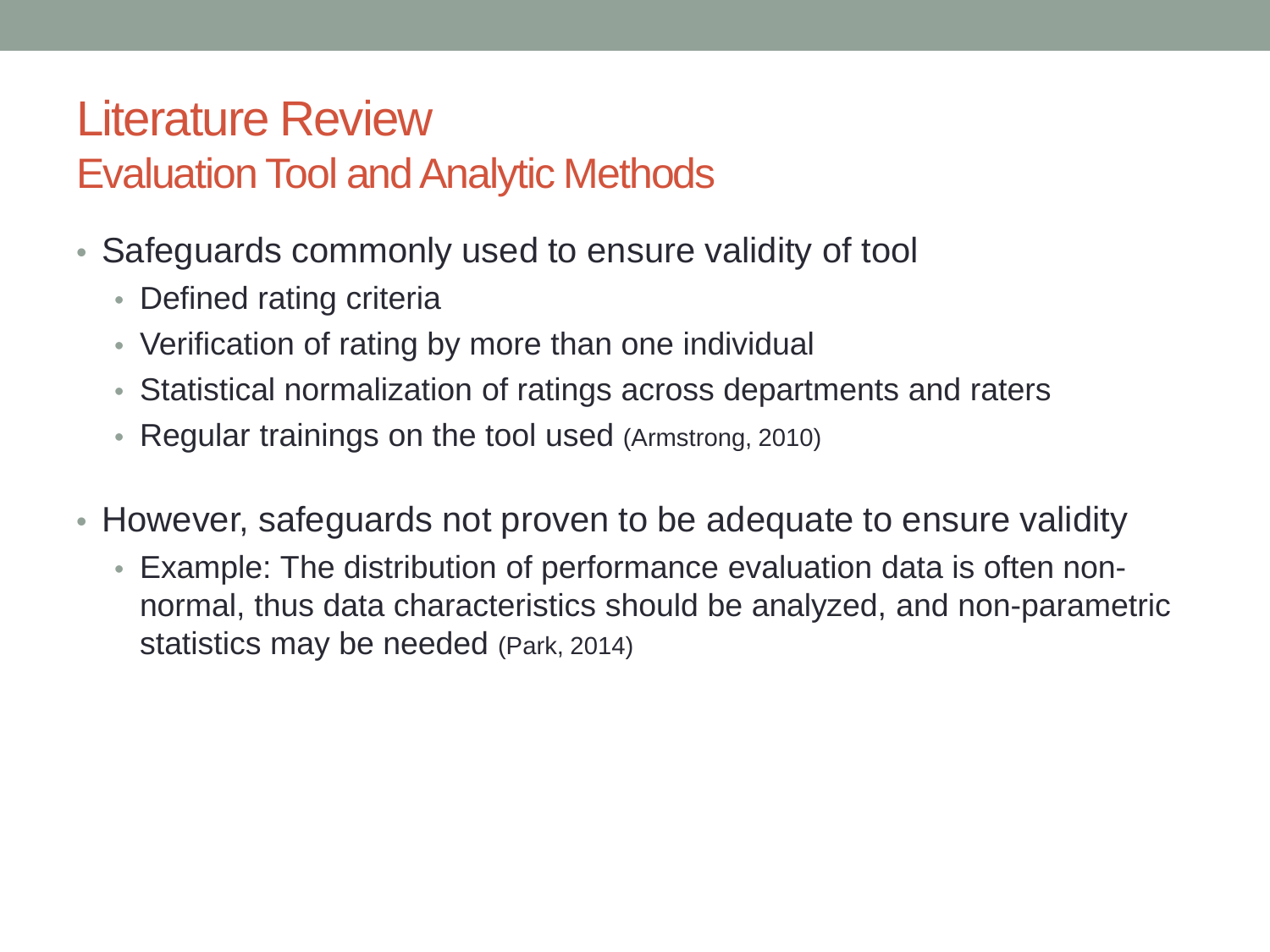#### Deployment of Evaluation Instrument

- Rater motivation may affect the accuracy and legitimacy of employee performance evaluations and may be influenced by:
	- Felt accountability-the perception of being held responsible for one's evaluation determinations by both subordinate and supervisor
	- Incentive structures-rewarding accurate ratings
	- Public service motivation-motivation to perform one's work related duties more effectively in a public service setting (Park, 2014)
- The culture of an agency clearly has an impact on the reliability of ratings (Park, 2014)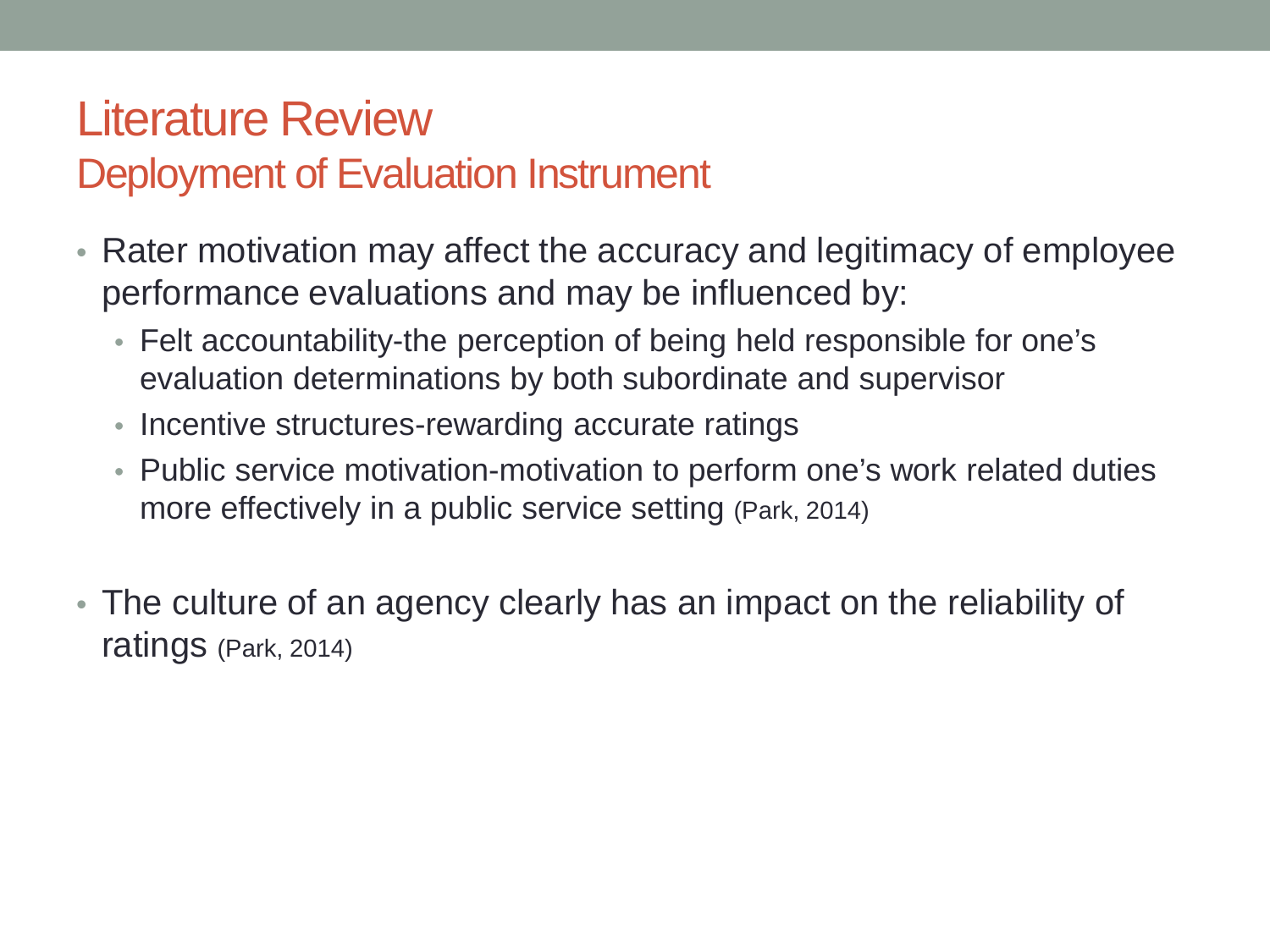#### Literature Review Competency and Skill Assessment

- In addition to proficiency in responsibilities specific to their role, a competent public health worker may be defined as one who is competent in all eight domains of the 2014 revised Core Competencies for Public Health Professionals (Mayer, 2003)
- In order to assure a flexible workforce focused on learning and continuous improvement, it is recommended that selected new skills, competencies, and expectations be incorporated into the performance evaluation system and job descriptions as they are identified (Holtzhauer, et. a., 2001)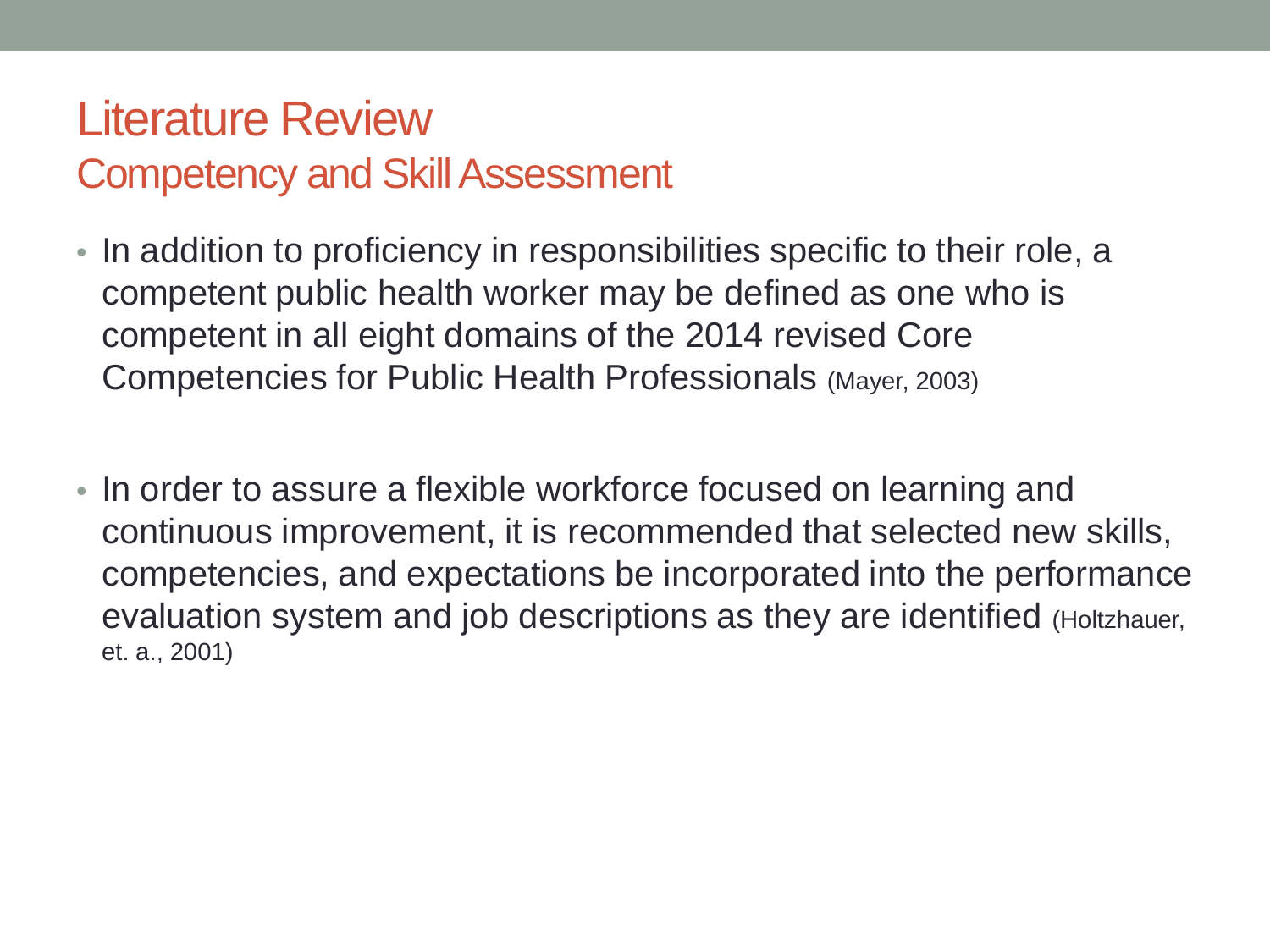#### Motivation and Incentive for Employee Performance

- Extrinsic motivators-frequently used for employee motivation, easy to control
	- Monetary incentives
	- Promotions
	- Privileges
- Intrinsic motivators-stronger predictor of improvement
	- Committing to a meaningful purpose
	- Choosing the best way to fulfill that purpose
	- Making sure that one is performing work activities competently
	- Making sure that one is making progress to achieve the purpose (Thomas, 2009)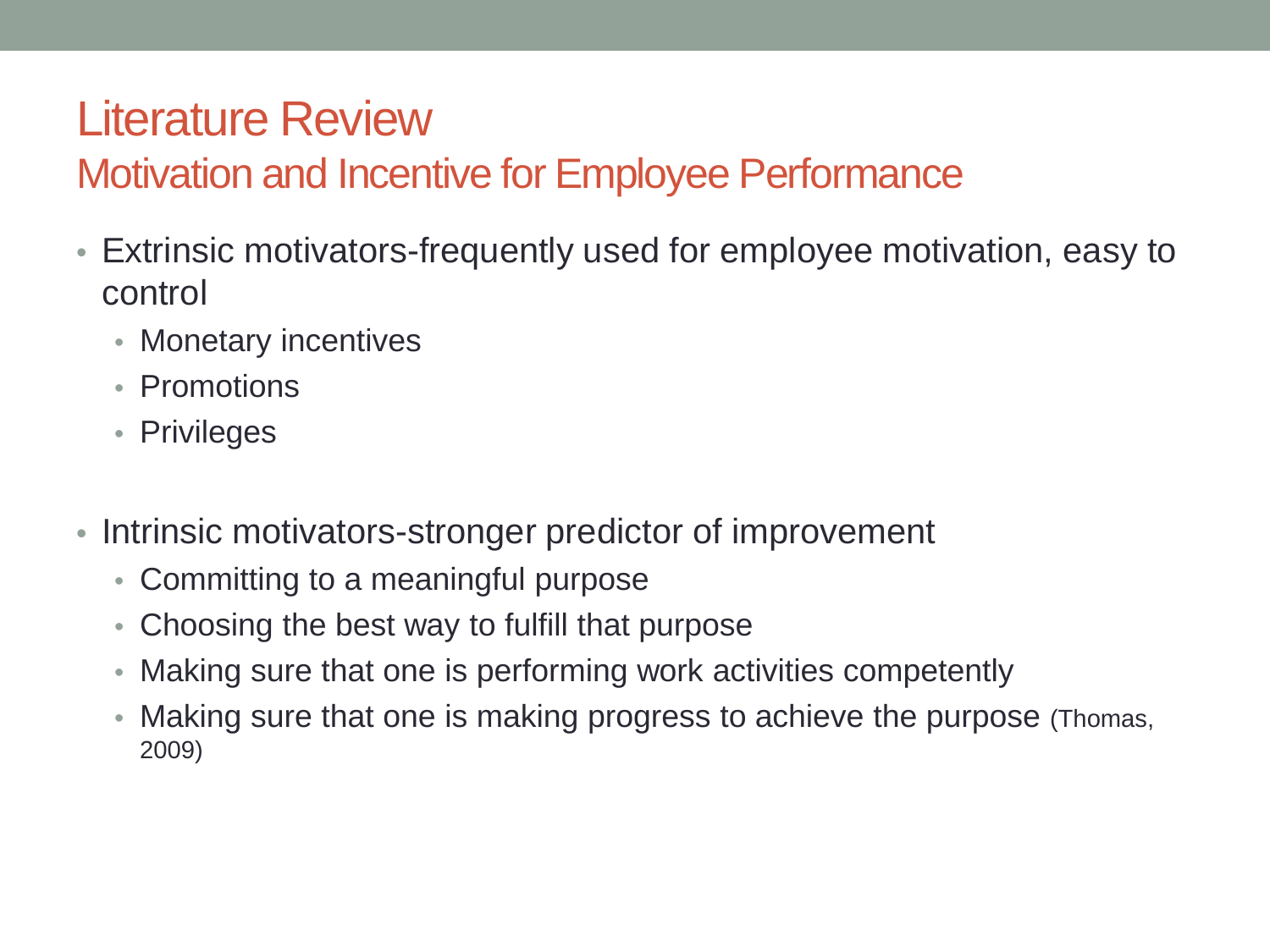#### Evaluating Supervisors and 360-Degree Reviews

- 360-degree feedback system
	- Allows employees to evaluate themselves and receive feedback from their supervisors, peers, and subordinates
	- May focus more on employee development than employee performance
	- Can be instituted in tandem with a formal, top-down, evaluation system (Swain, et. al., 2004)
	- Allows staff and leaders to receive more comprehensive feedback on their performance development (Motivate-Motivating Supervisors)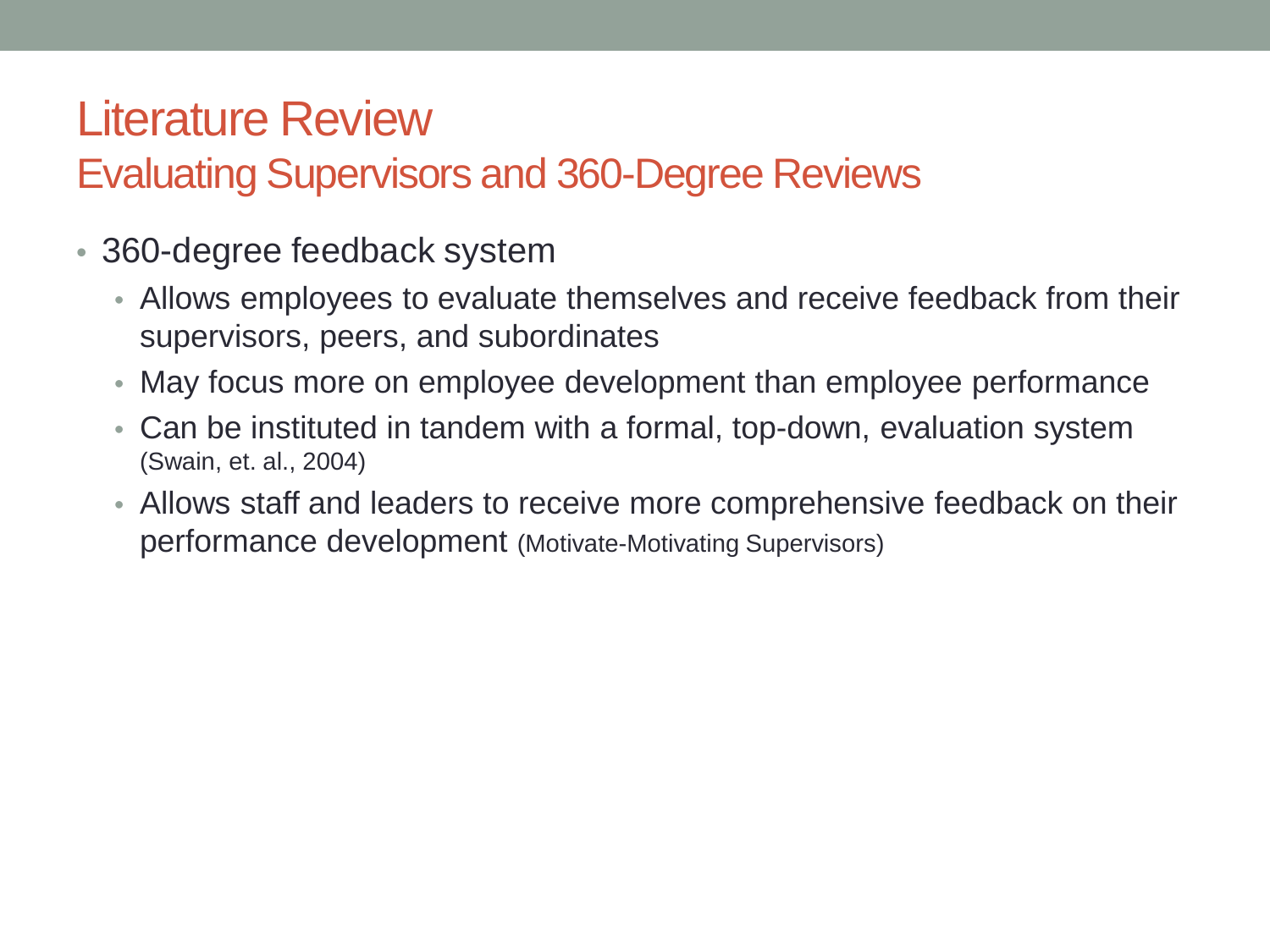#### **Methods**

- Survey Development
	- Email survey with standard set of questions to all potential respondents
	- Branching logic used to ask different questions of agencies currently with an employee performance evaluation process in place and those without
- Sample
	- 57 PHAB accredited local health departments contacted
	- 19 actual respondents, representing 13 different states
- Data Collection
	- Survey questions sent during week of September 12, 2016
	- Survey population provided option to respond to questions via email or schedule a phone conversation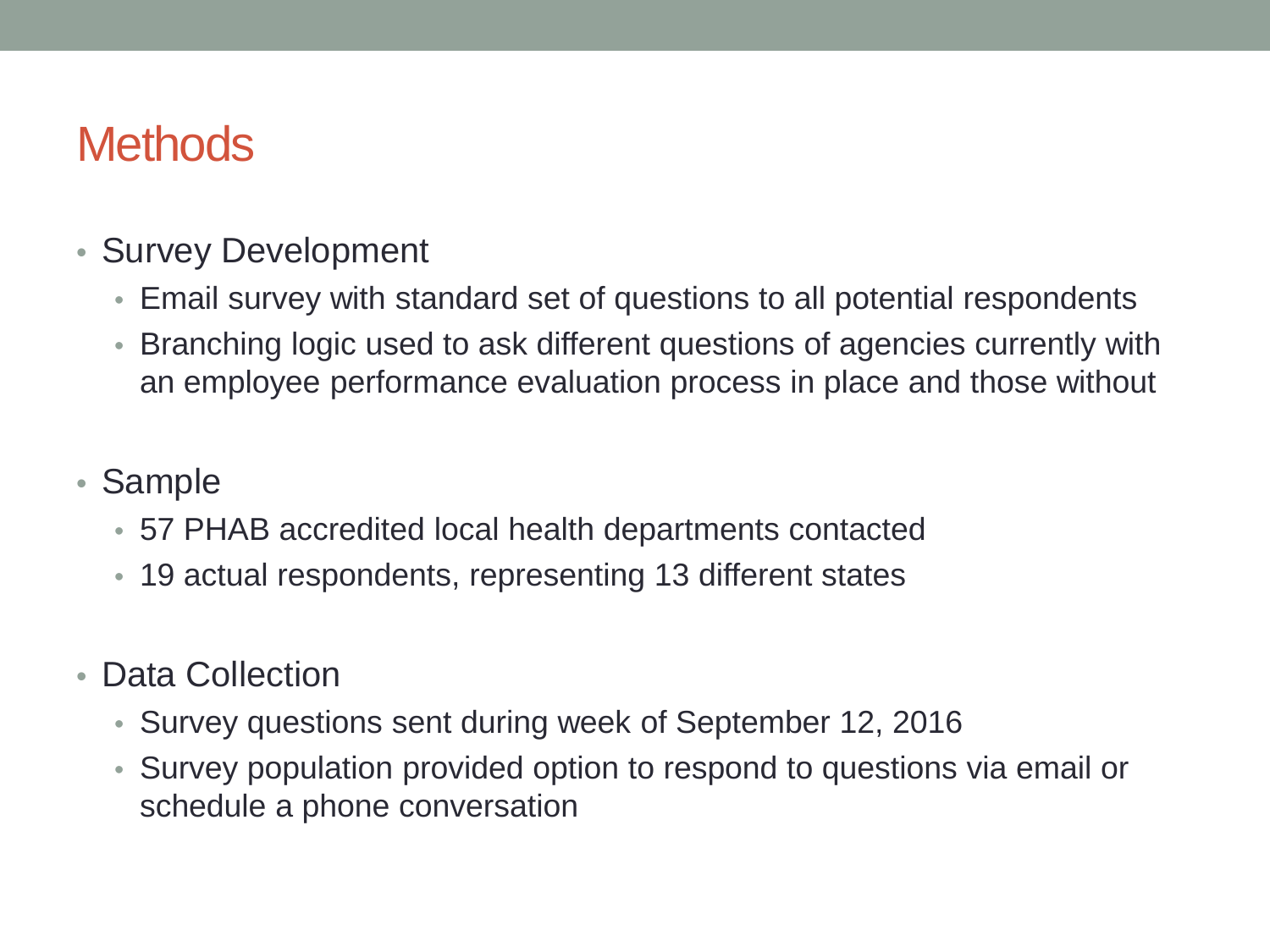### **Results** Table 1-Location Data for Responding Health Departments (N=19)

|                                                                                 | <b>Rural Setting</b> | <b>Urban Setting</b> |
|---------------------------------------------------------------------------------|----------------------|----------------------|
| Health departments with<br>a formal evaluation<br>process in place              | 42%                  | 52%                  |
| <b>Health departments</b><br>without a formal<br>evaluation process in<br>place | $0\%$                | 5%                   |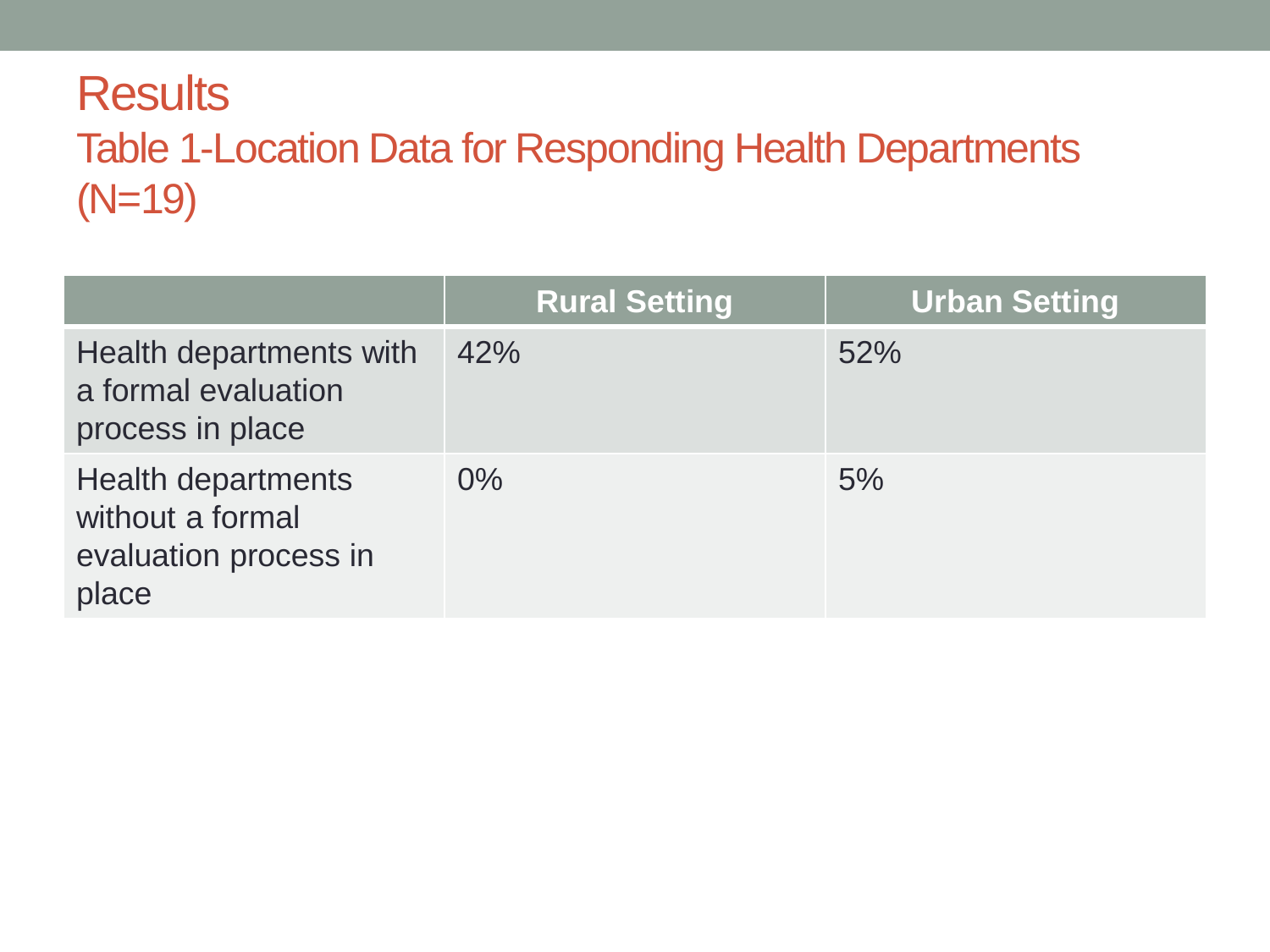#### **Results** Table 2-Dichotomous Survey Question Responses of Sample with a Process in Place (N=18)

| <b>Question</b>                                                                                 | % of sample answering yes |
|-------------------------------------------------------------------------------------------------|---------------------------|
| My agency does include an evaluation<br>of managers/supervisors by<br>subordinates and/or peers | 5%                        |
| The evaluation process is tied to<br>monetary increases                                         | 67%                       |
| The process does include an<br>evaluation of PH Core Competencies                               | 61%                       |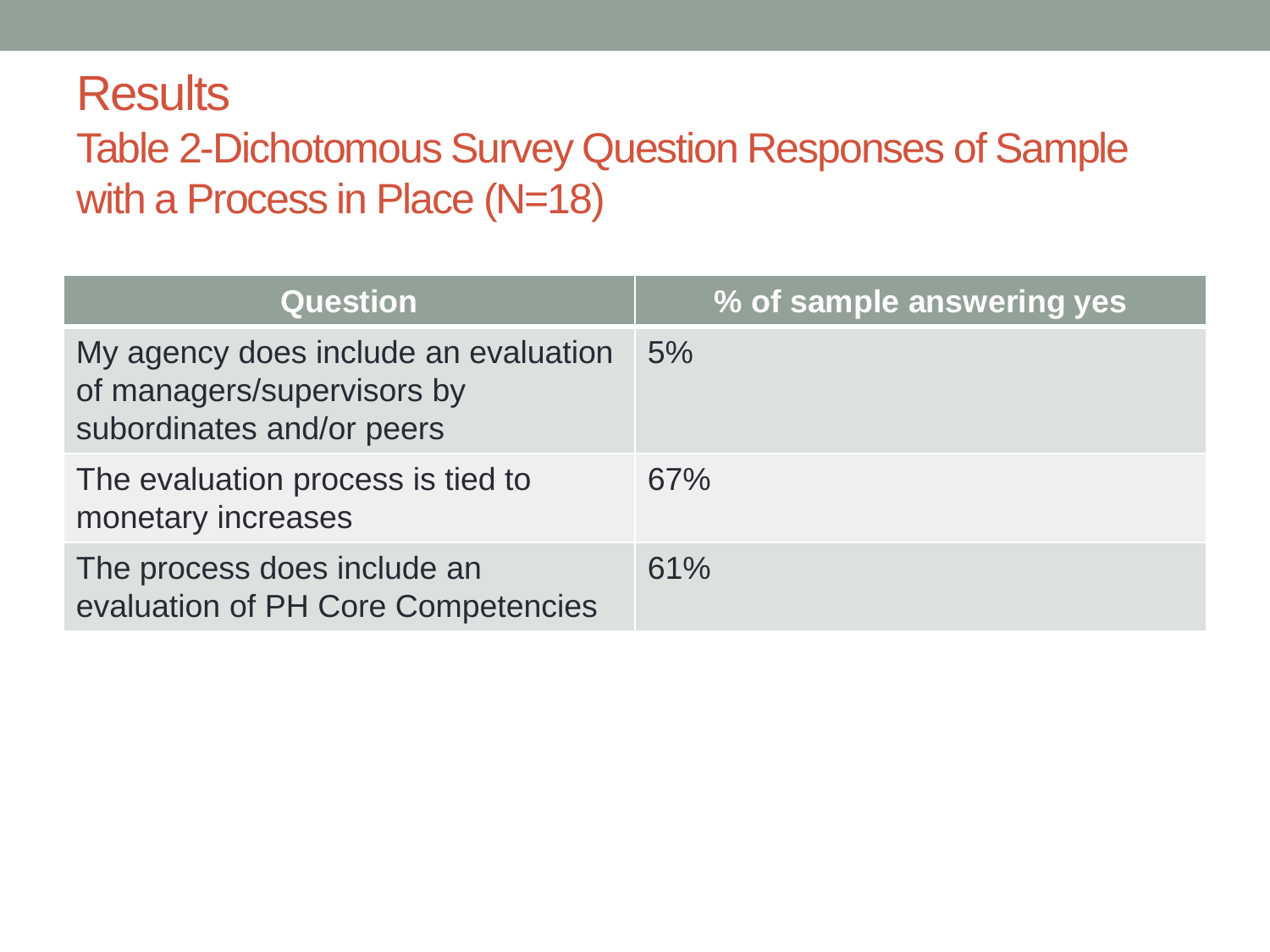#### **Results** Table 3-Follow Up Question Responses (N=18)

| <b>Question</b>                                                | % of sample answering yes |
|----------------------------------------------------------------|---------------------------|
| The evaluation process includes an<br>employee self-evaluation | 44%                       |
| The evaluation process includes goal<br>setting                | <b>72%</b>                |
| The evaluation process takes place at<br>least annually        | 67%                       |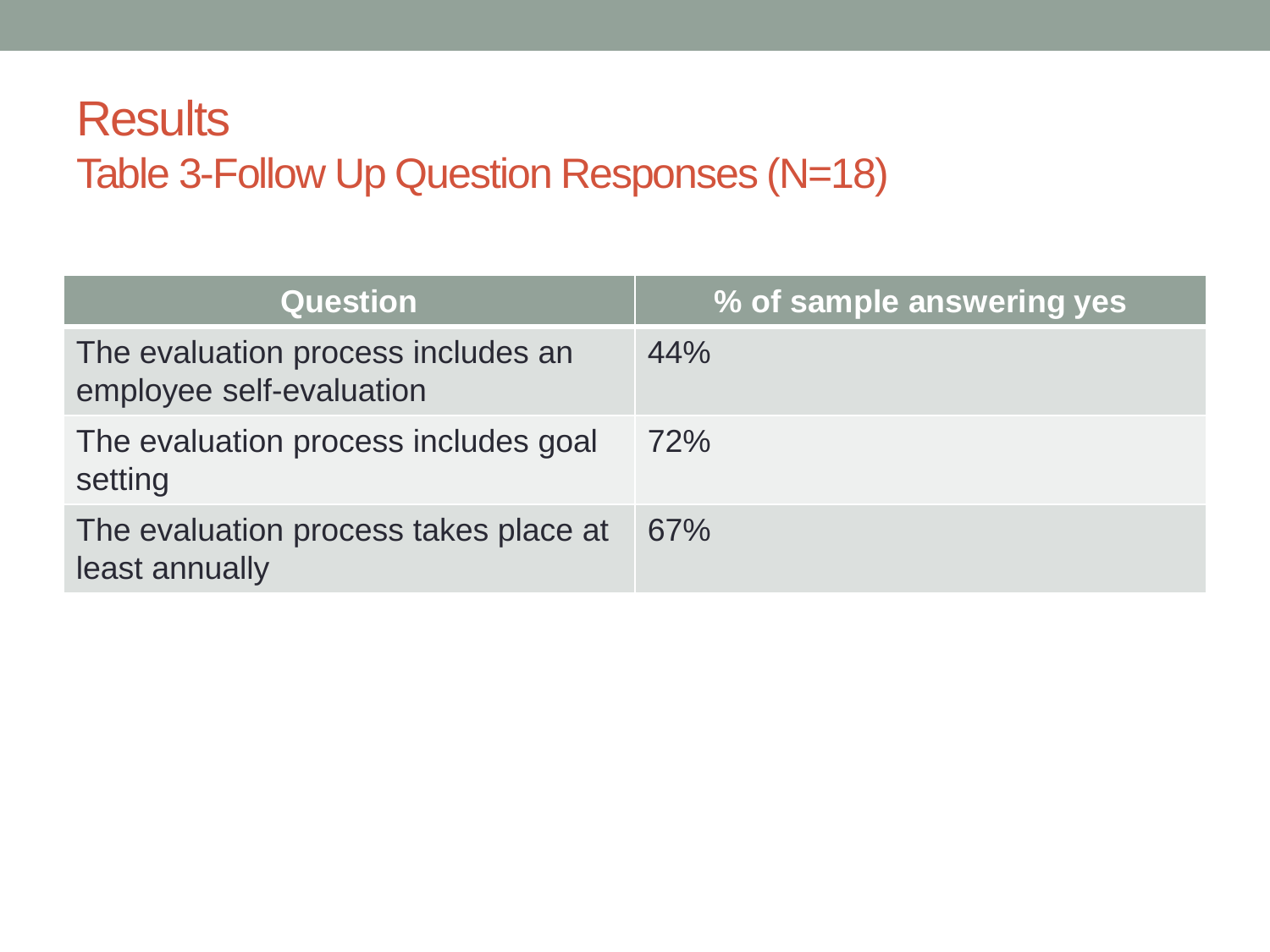#### **Results** Table 4-Frequency of Benefits Noted (N=18)

| <b>Benefit</b>                                         | % of sample noting benefit |
|--------------------------------------------------------|----------------------------|
| Two-way communication                                  | 27%                        |
| Keeping job descriptions up to date                    | 17%                        |
| Better legal protection                                | 11%                        |
| Greater staff buy in                                   | 11%                        |
| Alignment with agency goals                            | 17%                        |
| Objective evaluations                                  | 33%                        |
| Data-driven evaluations                                | 27%                        |
| Greater accomplishment of the 10<br>essential services | 17%                        |
| Better service to the community                        | 27%                        |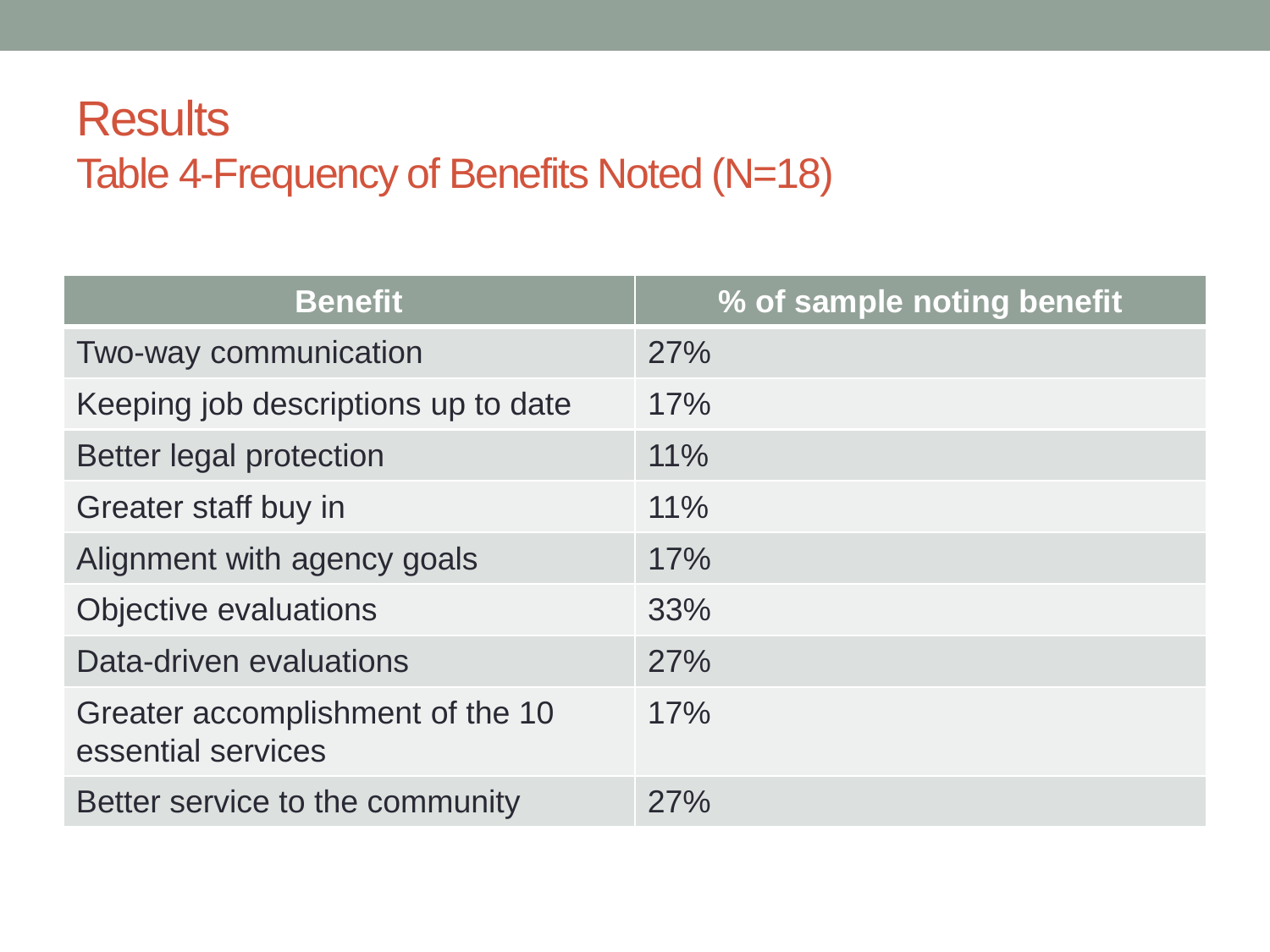#### **Results** Table 5-Frequency of Barriers Noted (N=18)

| <b>Barrier</b>                                                                                                                         | % of sample noting barrier |
|----------------------------------------------------------------------------------------------------------------------------------------|----------------------------|
| Amount of time it takes to complete<br>the evaluation                                                                                  | 44%                        |
| Staff completing evolution incorrectly                                                                                                 | 27%                        |
| Inflated ratings from both staff and<br>supervisors to ensure wage increases<br>and decrease conflict                                  | 17%                        |
| Need to modify the needs and<br>processes of the agency evaluation in<br>order to fit into those of the governing<br>entity evaluation | 27%                        |
| Resistance from managers and/or<br>staff                                                                                               | $11\%$                     |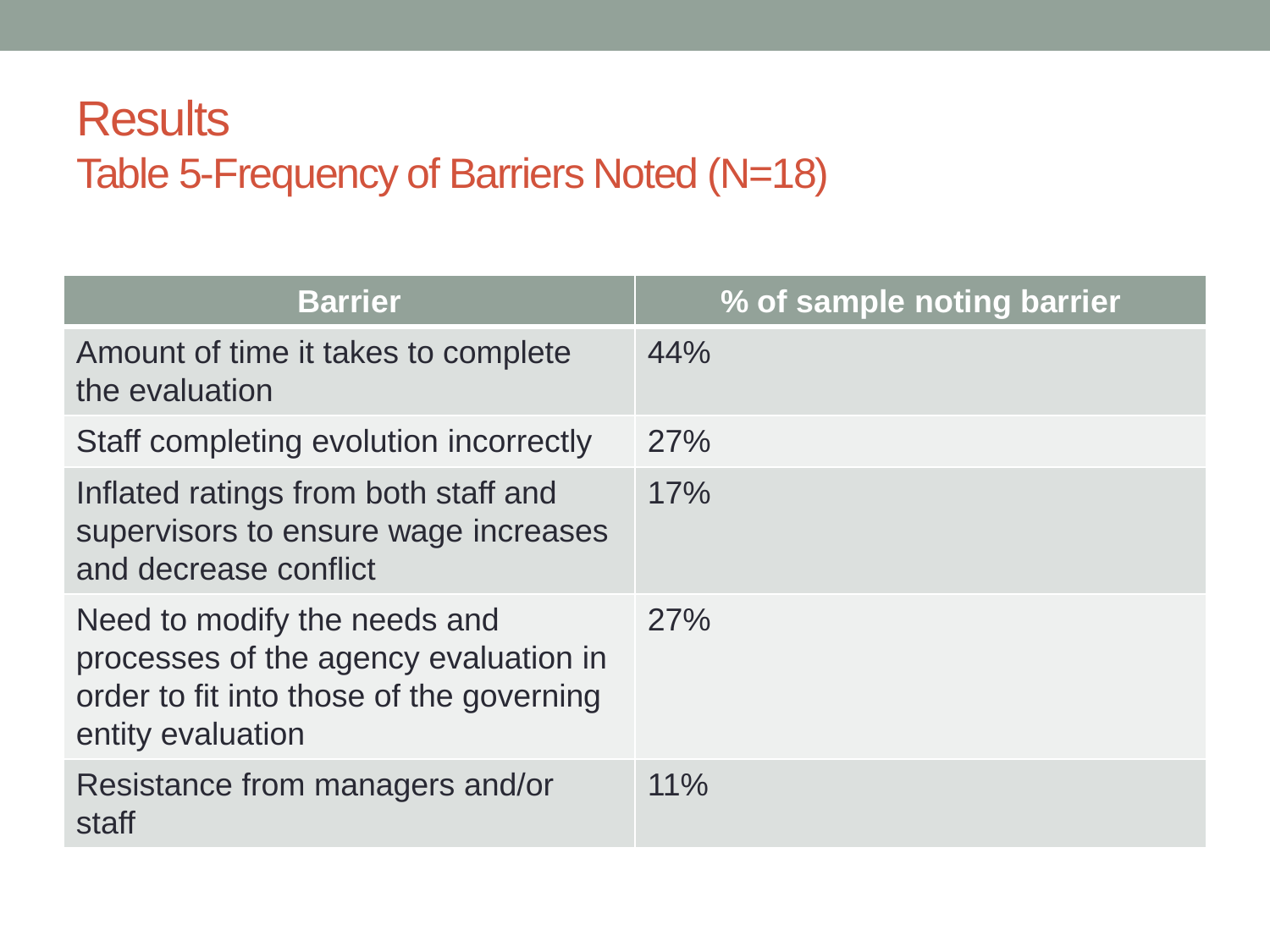## **Discussion**

- Evidence supports the use of employee performance evaluations in regular department operations
- Recommend use of a standard rating tool and allow staff the opportunity to fully provide justification for performance and expected results
	- Benefits
		- Better justification for ratings
		- Trackable metrics
		- Facilitate open communication and feedback for employee
- Recommend assessment of Core Competencies for Public Health Professionals and more tailored agency specific evaluation criteria
	- Benefits
		- Tailored evaluation criteria based on current needs and goals of agency
		- Core Competencies are standard across all health departments
		- Core Competencies can advise public health specific training needs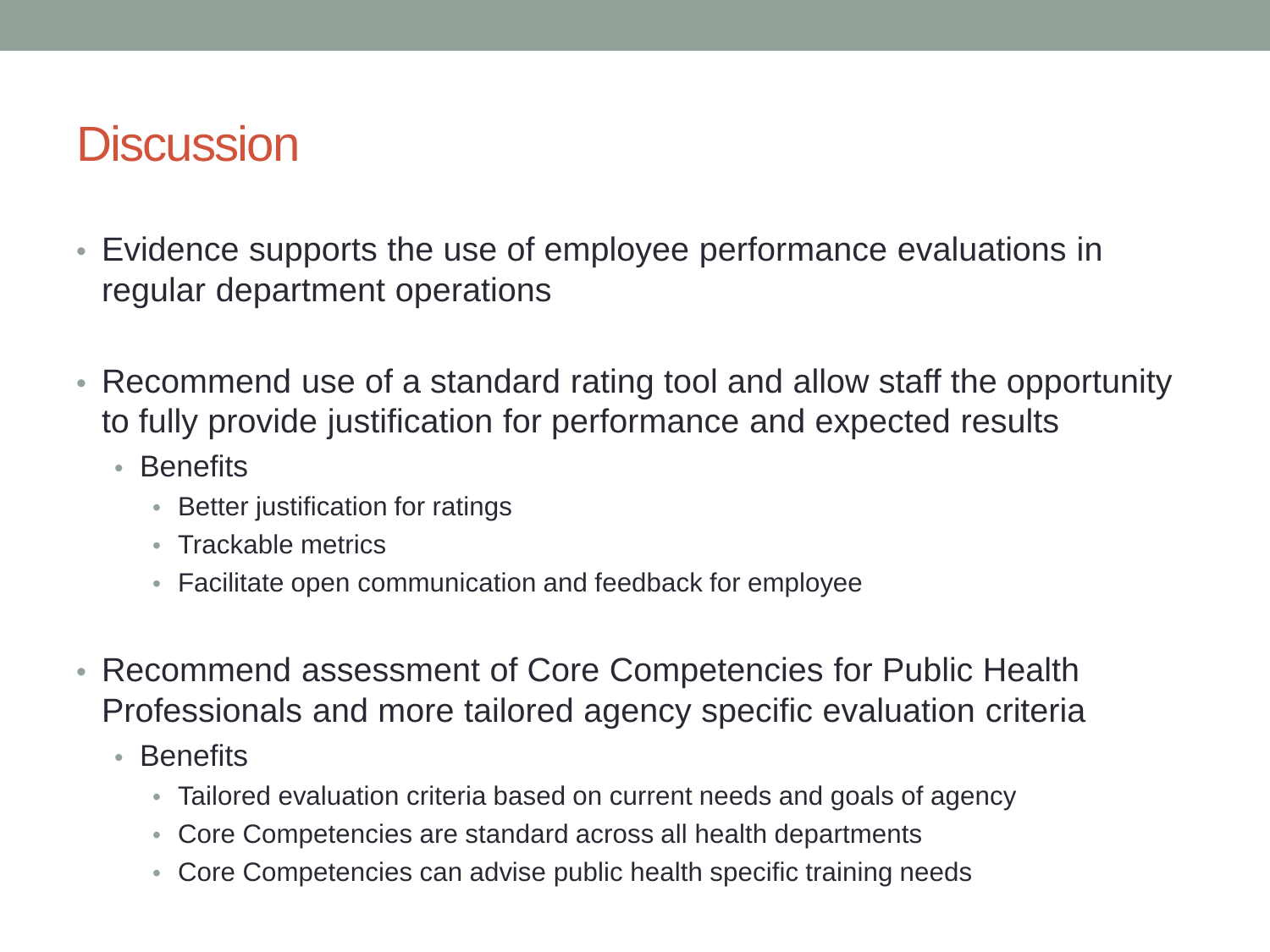#### Discussion continued

- Recommend use of self-assessment
	- Benefits
		- Staff are able to share where they think they are in their training, work contributions, and professional development
		- Improves intrinsic motivation
- Recommend use of 360-degree feedback system
	- Use with evaluation of supervisors
	- Focus on skill development and training opportunities
- Recommend annual goal setting by employees
	- Benefits
		- Provides enhanced knowledge of expectations
		- Greater staff accountability throughout year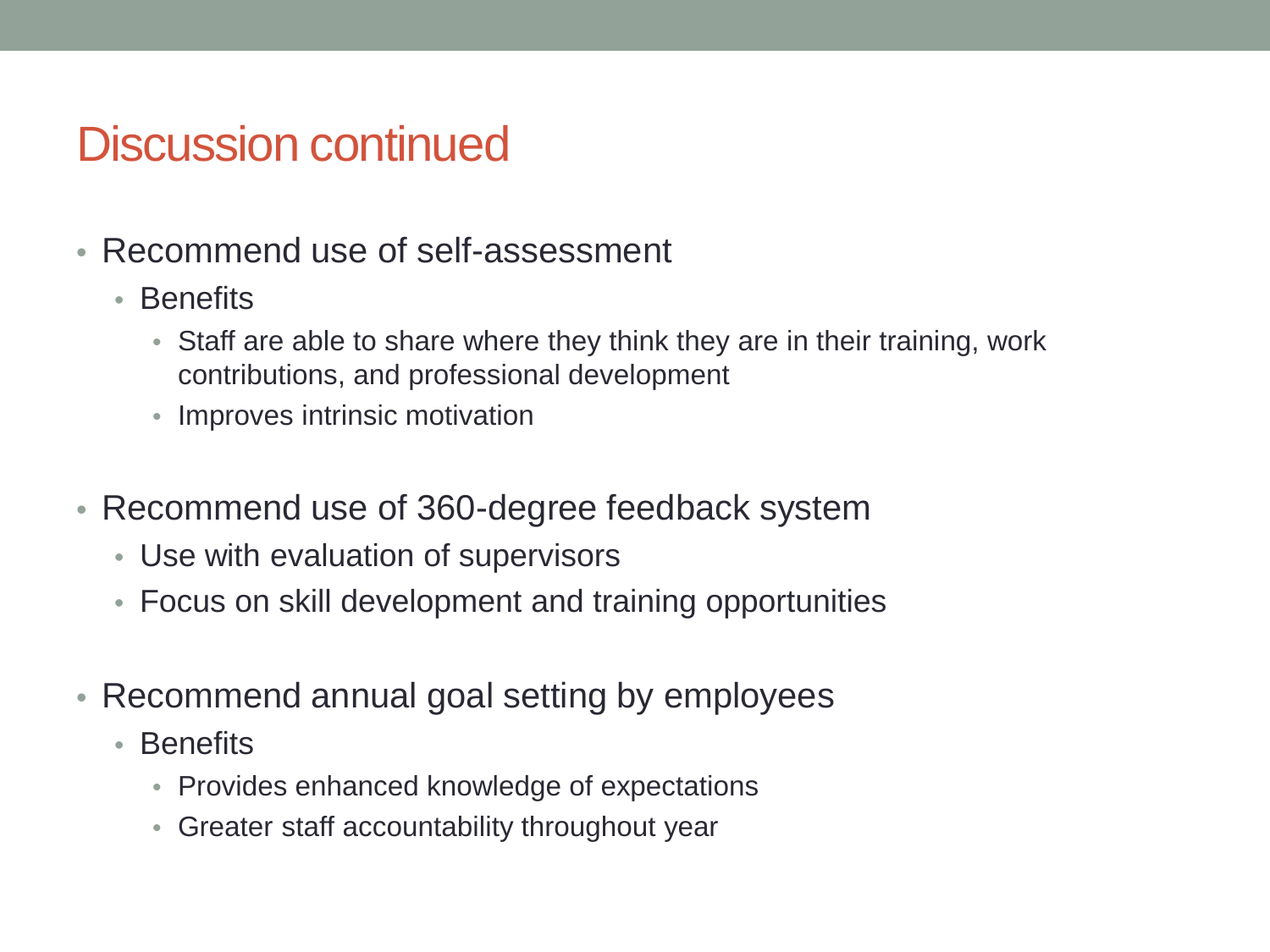### **Conclusion**

- Literature supports the use of employee evaluation processes but little is published about implementation of the them in local health departments
- Recommendations for implementation were made based on research of public health practices, practices in other types of organizations, and outreach to PHAB accredited health departments
- Empirical evaluations should follow implementation of recommendations to validate their value in local health department settings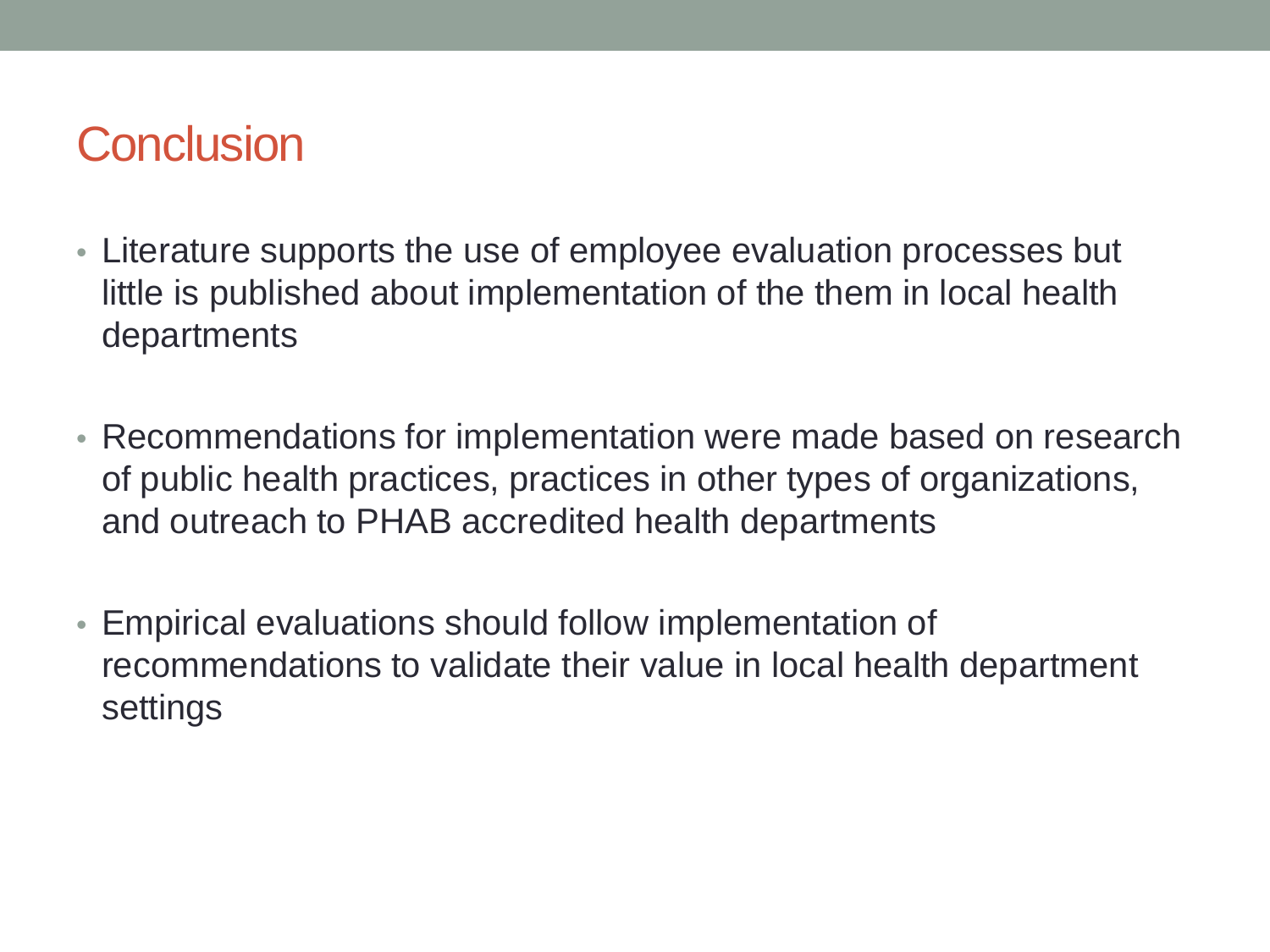### Acknowledgements

- Dr. Seth Foldy
- Kim Contardi, MPH, CHES
- Carl Meyer, MPH

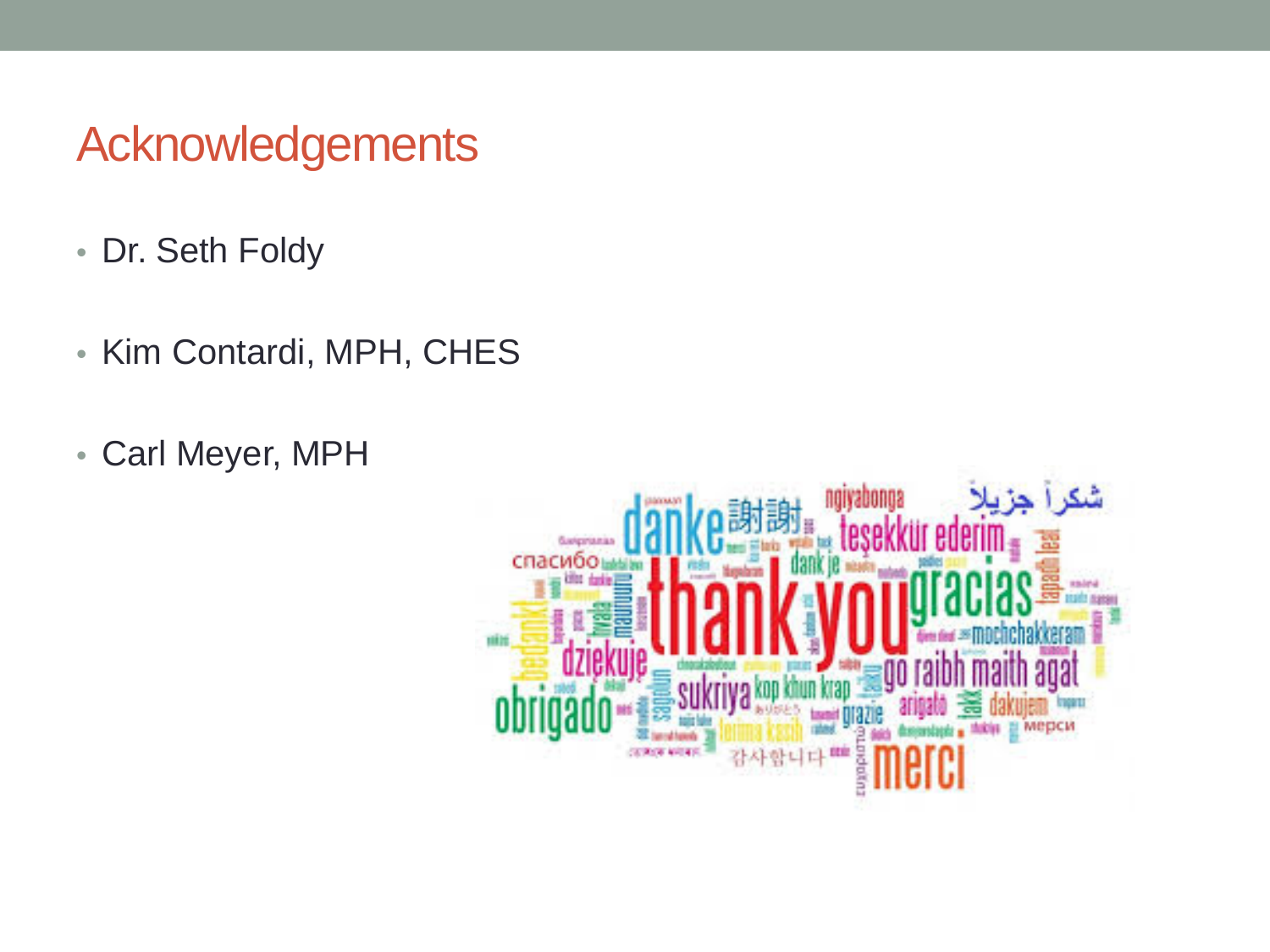#### **Resources**

Armstrong, S. (2010) *The Essential Performance Review Handbook.* Pompton Plains, NJ: Career Press.

Brownson, R. C., Reis, R. S., Allen, P., Duggan, K., Fields, R., Stamatakis, K. A., & Erwin, P. C. (2014). Understanding Administrative Evidence –Based Practices: Findings from a Survey of Local Health Departments. *American Journal of Preventive Medicine, 46*(1), pp.49-57.

Core Competencies for Public Health Professionals. *Public Health Foundation.*  Retrieved from [http://www.phf.org/resourcestools/pages/core\\_public\\_health\\_competencies.aspx.](http://www.phf.org/resourcestools/pages/core_public_health_competencies.aspx)

Dean, H. D., Myles, R. L., Spears-Jones, C., Bishop-Cline, A., & Fenton, K. A. (2014). A Strategic Approach to Public Health Workforce Development and Capacity Building. *American Journal of Preventive Medicine, 47*(5S3), pp. S288-S296.

Erwin, P.C., Harris, J.K., Smith, C., Leep, C. J., Duggan, K., & Brownson, R. C. (2014). Evidence-Based Public Health Practice Among Program Managers in Local Public Health Departments. *Journal of Public Health Management and Practice, 20*(5), pp.472-480.

Holtzhauer, F. J., Nelson, J. C., Myers. W. C., Margolis, S., & Klein, K. (2001). Improving Performance at the Local Level: Implementing a Public Health Learning Workforce Intervention. *Journal of Public Health Management and Practice, 7*(4), pp. 96-104.

Mayer, J. P. (2003). Are the Public Health Workforce Competencies Predictive of Essential Service Performance? A Test of a Large Metropolitan Local Health Department. *Journal of Public Health Management and Practice, 9*(3), pp. 208- 213.